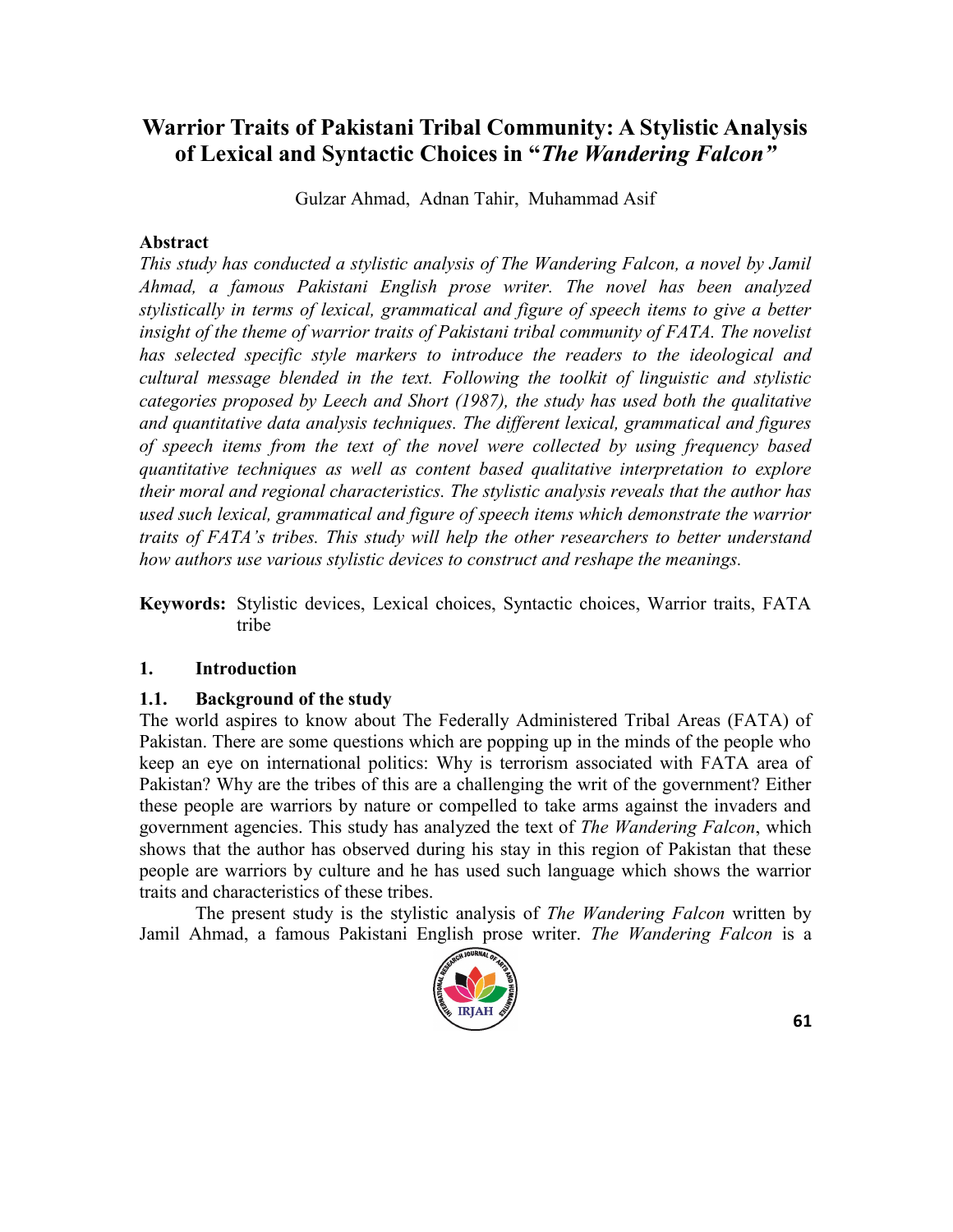realistic picture of the Federally Administered Tribal Areas (FATA). FATA is a semiautonomous tribal region in Pakistan which has its border with Khyber Pakhtunkhwa, Baluchistan and Afghanistan's provinces. In Abbas's (2006) description, FATA consists of seven tribal agencies (districts) and six regions. There are more than 60 Pashtun tribes which are living in this region of Pakistan. Carrying arms is a customary practice of these tribes. Honor and bravery are considered the most prominent features of their life. In this region, Afridis, Shinwaris, Mohmand, Mehsud and Wazir tribes are prominent. These tribes have different warrior and chivalric traits. Shinwaris are widely known as a courageous and fighter tribe whereas the Afridis are famous for their hot-tempered attitude and excellent fighting skills. Similarly, Mohmands are called natural guerilla fighters because of their influence and power as a tribe. Mehsud, as recorded by Caroe (1980), have never surrendered before any foreign power who has ever invaded their land.

*The Wandering Falcon* presents a collection of short stories about nomadic, warrior tribes settled in the region of FATA and bestowed with bravery and courage in their nature. It is usual for them to fight for *Ghairat* (the tribal sense of honor) which forms the central structure of their tribal social life. The spirit of bravery and courage is not limited to men but even their women and children are fearless, resilient and expert in fighting skills. These tribes have many features which represent the warrior nature of these tribal people. The *Wandering Falcon* truly reflects their social, economic and moral values and how they are embedded within their warrior cultural norms. The author's choice of lexical bundles, syntactic patterns and figurative expressions clearly reflects his deep understanding of tribal life which he developed after working for two decades with these nomadic tribes. This study shows how successfully the writer has employed the stylistic devices in the novel, particularly, at lexical and sentence level to depict the warrior traits of these FATA's tribes.

### **1.2. Language as the concrete vehicle of expression**

Stylistics is the study of style in written texts where the linguistic concepts are applied to appreciate literary texts (Malmkjær, 1991; Chapman, 1973; Brumfit & Carter, 1986). According to Leech and Short (1987), it studies the author's writing style as an exercise of selecting the linguistics choices. Jamil Ahmad has used that language which conveys the writer's thoughts and feelings very clearly, as Irele (1981) said, "Language serves as the concrete vehicle of expression of the imaginative ideas"  $(p.10)$ . Enkvist  $(1973, 1989)$ has explained that the stylistic features which distinguish a text from others are the style markers. The writer has expressed his ideas by using different stylistic devices at Lexicosyntactic levels, such as, nouns, verbs, adjectives, and literary figures of speech. Such style markers have been chosen to aptly convey the ideology and feelings of the writer. According to Cohen (1973), style is in fact the linguistic choices made by the author at various levels including phonological, lexical and syntactic levels. Jamil Ahmad has used his lexis as may be interpreted with reference to Pretorius and Swart's (1982) definition of style, that style is a way to create a special impact on reader's minds by employing the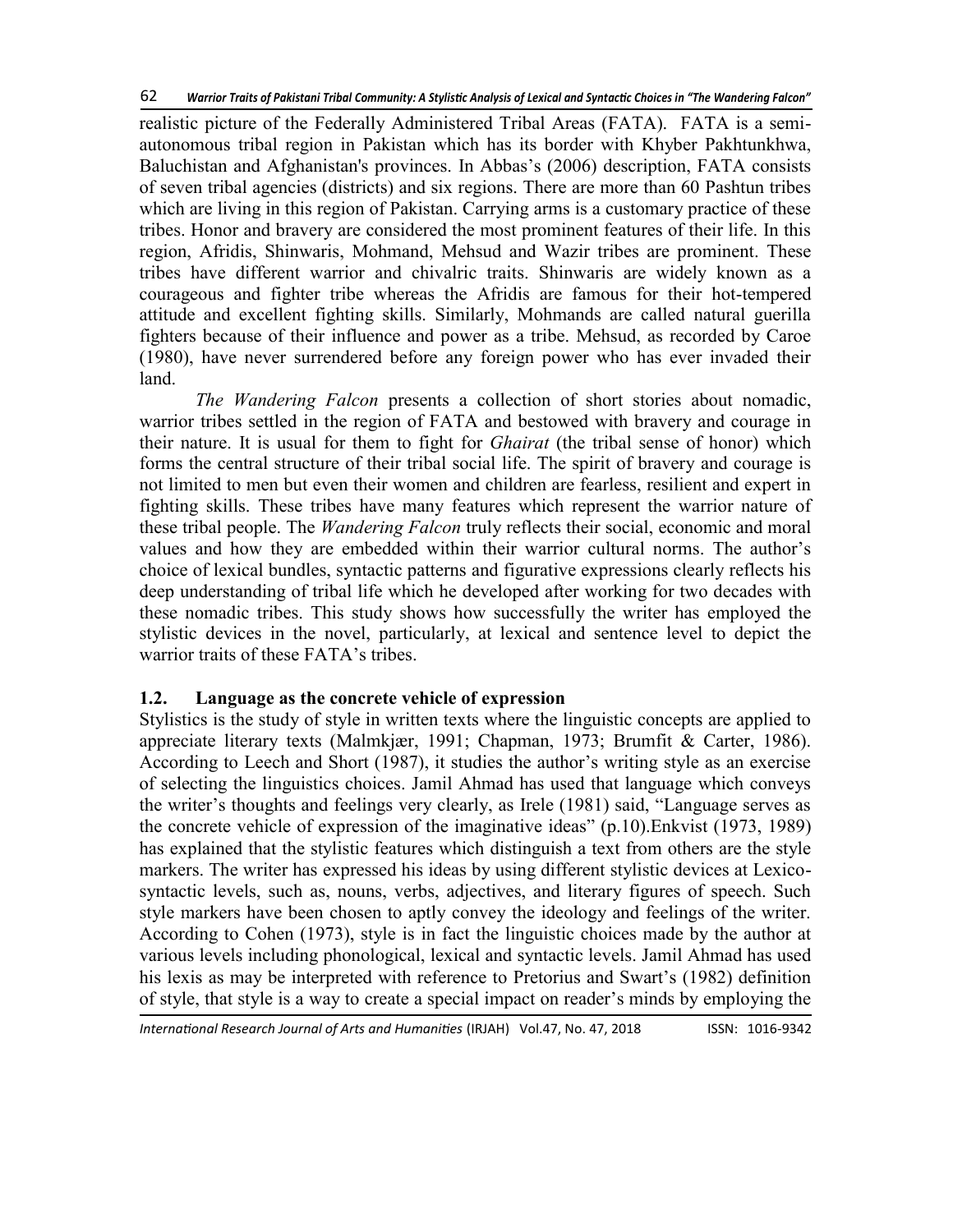unique linguistic choices. The dialect, purpose of writing, genre and the period in which the text is produced are the fundamental features to shape a particular style (Spencer, 1964). In this context, Jamil Ahmad's style may be analyzed in the context of Iranian revolution and Soviet invasion in addition to his selection of those lexical, grammatical and figures of speech through which he has attempted to explain the culture, tradition and predominantly the warrior traits of FATA's tribes.

The text of *The Wandering Falcon* also reflects the hidden message of the writer. According to Spitzer (1948), literary stylistics unlocks the soul of a literary work. A true stylistic analysis reveals the implicit message in the text. Widdowson (1979) rightly concludes that stylistics in the study of the implied themes of literary discourse. It is the style through which the content of the text attains its fullest expression and the critic discovers the features of that style which has epitomized the text. Jamil Ahmad has used the style which facilitates the exchange of thought between the author and the reader choosing the appealing lexical and syntactic choices.

# **1.3. Emerging need to know about tribal culture of Pakistan**

According to Fowler (1996), "literary texts do speak and participate in society's communicative practices, and are important in influencing world view and social structure" (p.130). However, to maintain a consistent understanding of the cohesive text, the reader must build up a degree of objectivity (Burton, 1982; Richards, 1960). Similarly, the reader must be an active participant to empathize with the writer's experiences (Selden, Widdowson & Brooker, 2005). Indeed, stylistics in the study of literary discourse (Widdowson, 1979). In the context of the principles of stylistic analysis, this study has analyzed the lexical and syntactic choices which reflect the complex communicative and discursive practices of the local tribal culture through the work of Jamil Ahmad. It is the need to know about FATA's tribes, their culture, ritual and economic conditions. Therefore, this study explores the warrior traits of the FATA tribes of Pakistan through the text of Pakistani English novel, *The Wandering Falcon*. Jamil Ahmad has used different stylistic devices to show tribal sense of superiority. The author of the novel has also used certain symbolic features which reflect the revenge taking habit of these nomadic tribes. The nomenclature of these tribes also shows that these tribes have a sense of superiority which is a leading cause of warriorship. The analysis of *The Wandering Falcon*is helpful for the researchers in the field of language, literature and the general readers in understanding the underlying linguistic patterns for the description of various facets of Pakistani tribal culture. This study will also show how stylistic devices depict the hidden meanings of a written language and how effectively they create impressions on the readers' mind.

# **2. Methodology**

# **2.1. Approaches and nature of research**

The mixed method approach was used in this study by employing the corpus quantitative analysis techniques of frequency count and based on frequency results, the qualitative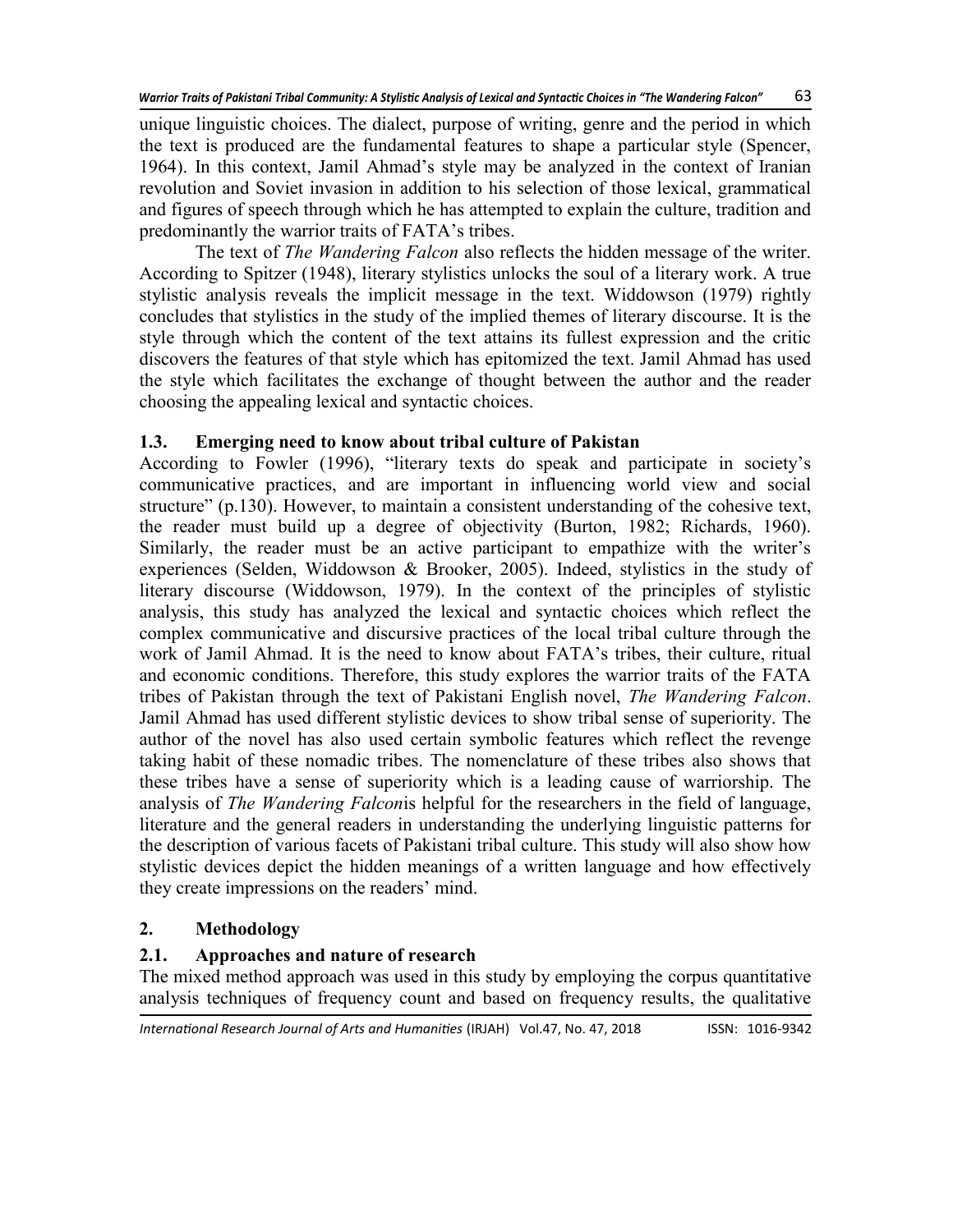interpretation in the specific context of study themes of tribal warrior traits were made. For analysis purposes, selection of those lexical and grammatical choices was made which could better illustrate the warrior traits of tribal people. The lexical choices included nouns, verbs, adjectives and adverbs. For calculating the frequencies of lexical choices at word level, the corpus software AntConc 3.2.4 was used. The later qualitative interpretations of these corpus frequencies results brought to light the complex textual patterns reflecting the author's art to succinctly explain the warrior nature of FATA region along with the socio-economic and culture representations.

## **2.2. Research in tribal culture: Analytical framework**

Following the mixed method approach, the study obtained qualitative data through corpus tools and then qualitative interpretations were made in accordance with the study themes. The comprehensive model presented by Leech and Short (1987) provided the interpretational framework of the selected lexical, grammatical and figures of speech choices, employing the detailed checklist as to how these linguistic choices associate various warrior attributes with the description of FATA tribal culture and everyday life. The frequencies of these lexical items were also determined by using AntConc 3.2.4software.Accordingly, in sentence and clause types, different kind of sentences were analyzed from the text: either declarative, optative or exclamatory sentences. It was also observed whether there was command, request or exclamation shown in the sentences. Similarly, under figure of speech category simile, metaphor and symbol were selected carefully from the text of the novel. These figures of speech reflected the warrior culture of these tribes.

## **2.3. Data sampling and delimitation of analytical framework**

Being a complex arithmetical method, the sampling procedure was very carefully conducted for true representation of the population, i.e., the entire novel. For this study, three categories from the analytical model were selected, i.e., lexical, grammatical and figures of speech. *The Wandering Falcon* comprises nine different stories and180 pages, published in 2011. These nine different stories contain 43137 words. The data samples, in the form of related extracts, were collected in relation to the study themes and stylistic devices used to present them, to ensure the maximum representation from the entire novel. This study was delimited to the stylistic analysis only at lexical and syntactic levels.

## **3. Data Analysis**

# **3.1. Sense of superiority: A major cause of warriorship**

The author, Jamil Ahmad associates the term "warrior" with the person who fights for the sake of honor, defense of his tribe or for the honor of his tribe (p. 78). From the text, it is found that the trait of being a warrior is linked to fearlessness and physical strength, to use arms skillfully, and especially for taking revenge and seeking power for maintaining ultimate superiority over the rivals and making one's own day. The choice of peculiar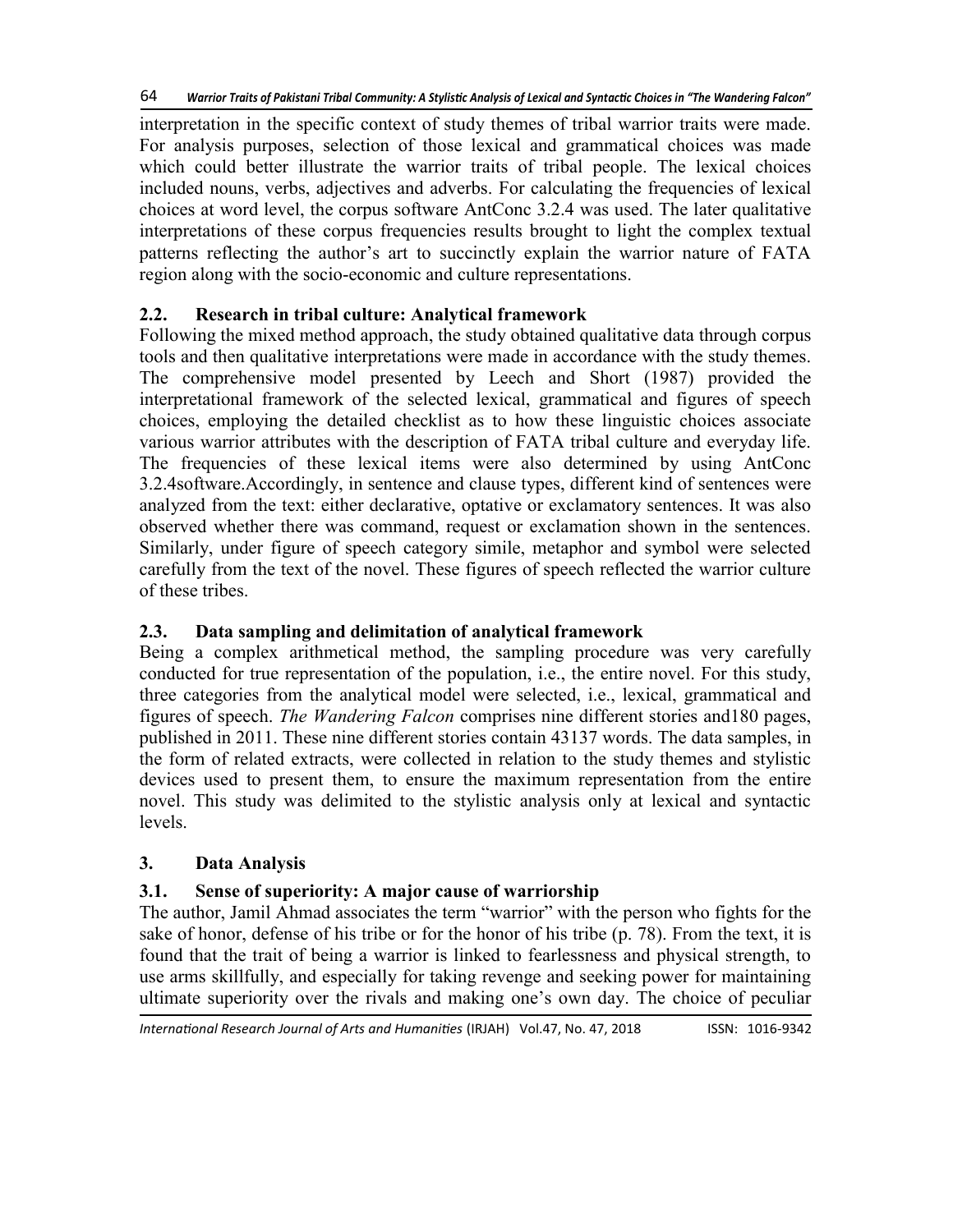dress distinguishes tribal valor. The huge erected *turban*, usually worn by the male member of tribal families, symbolizes the superiority and dominance of Pashtun culture. The chief wearing *turban* enjoys the authority of deciding the critical matters and disputes according to his judgment and no member of the tribe can defy his decisions. The text of the novel is full of numerous lexical and sentence references alluding to the sense of superiority of these tribal people. Here are some examples from the text:

"It is not good to hear a Baluch- even a child –  $\text{cry}$ " (p. 24).

"We do not accept the power of anyone else to decide who our chief shall be or shall not be. (p. 26)

"Our cause is right, because we think it is right"  $(p, 27)$ .

―They had agreed that their willingness to talk would not compromise their honour in any way"  $(p. 29)$ .

"They swear by a book, while we swear by our chief- the sardar of our tribe" (p. 30).

―Those with a few patches of land hewn into the high mountain sides would not marry into those who did not have any" (p. 152).

"If the ears of my corn be empty, let them stand as high as those of my rival" (p. 106)

―Those with a few patches of land hewn into the high mountain sides would not marry into those who did not have any"  $(p. 152)$ 

"A Wazir hunts alone, he is known as the leopard to other men"  $(p.86)$ 

―There are a hundred and one ways open to a man if he has the will to move"  $(p. 62)$ 

"We shall go to the capital of this country and see their kings" (p. 55)

These statements show that these people do not bow before others and remain ready to fight for the cause of *Ghairat* and revenge. The case of *honor* is of utmost significance in their lives and they tend to relate every utterance and every action with their *honor* and decide their action of life accordingly. The community is hierarchically organized and at the top *Sardar* or Chief enjoys ultimate authority to influence people's lives and decisions. Every common man, being an essential part of the tribe, gets his maximum share from the community's prestige and ethnocentric superiority.

# **3.2. Nomenclature: A code of superiority and majesty**

Jamil Ahmad very artistically demonstrates the tribal sense of superiority and theme of warriorship by depicting the nomenclature of nomadic tribes of FATA region. It is a dominating culture which affixes the word *Khan* as their surname to associate themselves with the spirit of commanding and leadership. Sardar Karim Khan in the novel ranks himself as *General* because his people have given him this title as a symbol of bravery and fighting spirit (Ahmad, 2011, p. 36). Similarly, *Malik* is not less than the tribal chief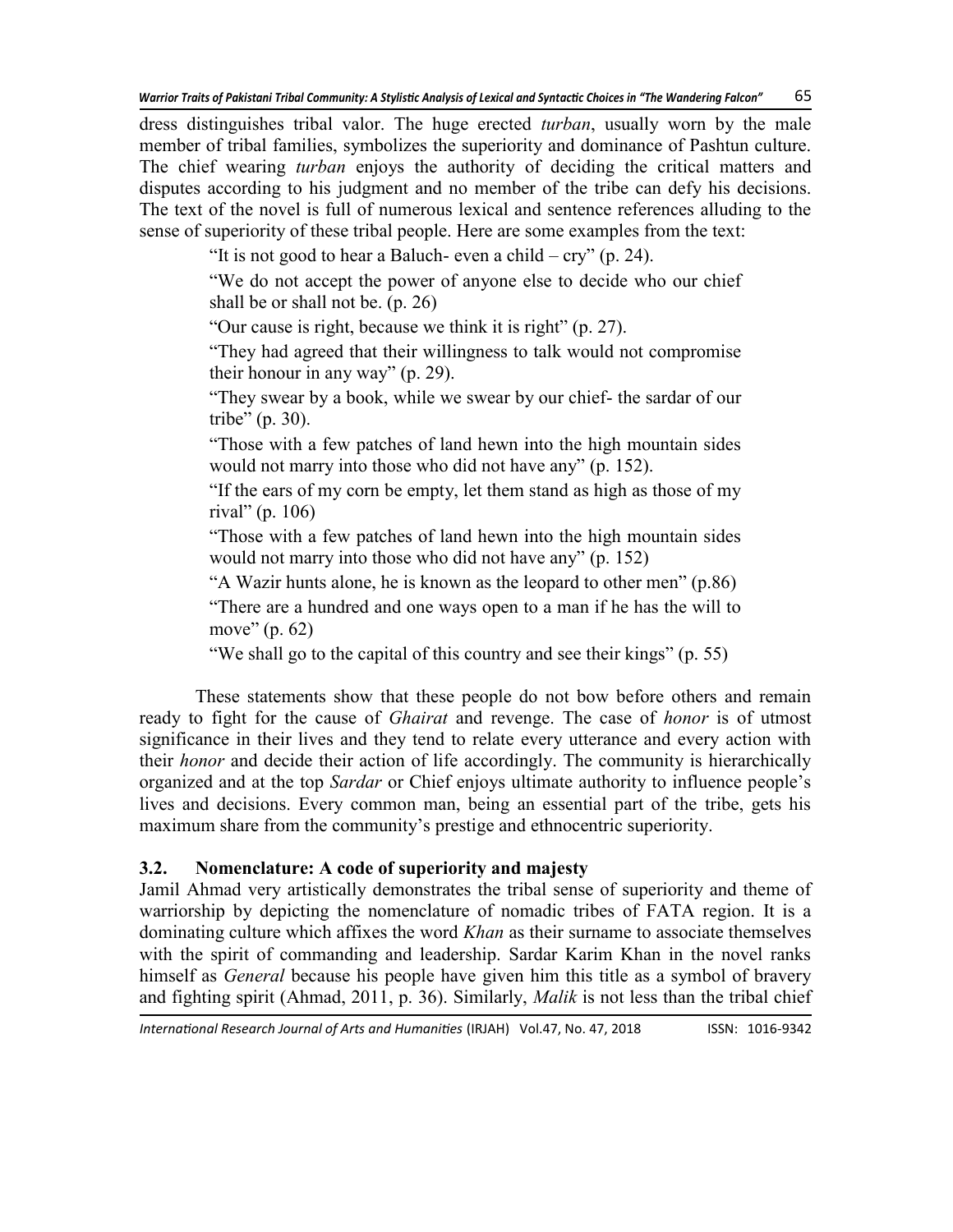or sub-chief who possesses the authority of punishing the criminals and appreciating the well-wishers of the society. The title of *Jangu Khan,* a person who is always engaged in the fights, clearly reflects the honor and dignity associated with being a warrior. Another title of *Tor-Baz*, the prominent character in the novel, symbolizes the black falcon who wanders among the different tribal people and cleverly collects the useful information. The author has used following titles and names in the text of the novel which show warrior nature of these tribes.

|                       | <b>Names &amp; Titles</b> Literal Meanings                            |  |  |  |  |
|-----------------------|-----------------------------------------------------------------------|--|--|--|--|
|                       | Khan Commander", "leader", or "ruler"                                 |  |  |  |  |
| Sardar Leader         |                                                                       |  |  |  |  |
|                       | Jangu Khan A fighter leader                                           |  |  |  |  |
|                       | Ghairat Gul A person who is symbol of Ghairat (tribal sense of honor) |  |  |  |  |
|                       | Roza Kkhan A person who blocks the others person                      |  |  |  |  |
| General               | Leader, ruler (army rank)                                             |  |  |  |  |
| Colonel               | Leader (a rank in army)                                               |  |  |  |  |
| Dawa Khan             | a person who claims that he is right                                  |  |  |  |  |
| Painda Khan A fighter |                                                                       |  |  |  |  |
| Tor-Baz               | Black falcon                                                          |  |  |  |  |
|                       | <i>Sarmast Khan</i> A person who is not under control of anyone       |  |  |  |  |
|                       | Zabta Khan One who controls                                           |  |  |  |  |
|                       | <i>Jalat Khan</i> A man of great dignity                              |  |  |  |  |
|                       | Daulat Khan A man having abundant wealth                              |  |  |  |  |
| Mehboob Khan          | A leader who is loved by everyone                                     |  |  |  |  |
| Sher Beg              | A brave man like a lion                                               |  |  |  |  |
| Afzal Khan            | The supreme leader                                                    |  |  |  |  |
| Sherakai              | One who belongs to the lion's family?                                 |  |  |  |  |

The names and titles highlighted by the author of the text manifest power, command and valor of tribal people.

#### **3.3. War items: Mark of warrior nature of FATA's tribes**

The description of war items in the novel also approves the idea that tribal people have the customary use of these arms in their real life. The writer of *The Wandering Falcon*  has employed the terms related to war weapons to show how much they love to keep war weapons to fight and use against anyone who challenges their dignity and honor. Here is a brief list of some significant war items, frequently used in the text of the novel.

- 1. Gun
- 2. Sword
- 3. Dagger
- 4. Stone
- 5. Grenades
- 6. Woolen cords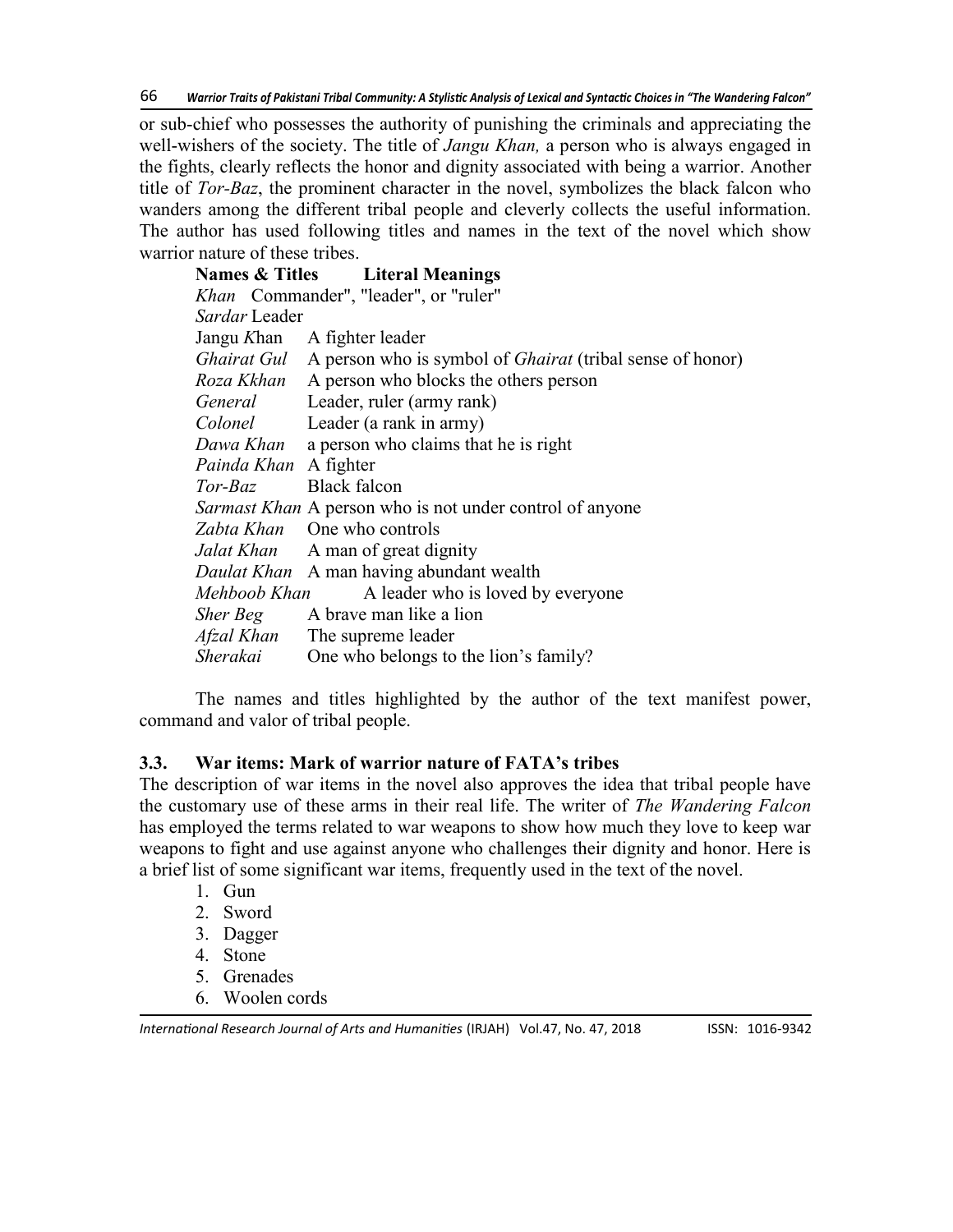- 7. Machine guns
- 8. Dagger
- 9. Bullet
- 10. Gun powder

The presence of various nouns of the weapons in the text specifies the significance of war and fights in tribal communities. The *Gun* is an integral part of their everyday life and a symbol of honor and courage. Jamil Ahmad has best described this tribal life as, "a household stove may be allowed to go cold but barrel of a gun must be kept warm" (p.12). The quality and sophistication of weapons signify the superiority over other tribal group. This sense of superiority is measured by the number of male members in the tribe, the quality and number of guns and number of bullets the *Malik* possesses. Another war item used in the novel is *Sword* signifying the power, force, control and authority both inside and outside the tribal sphere. The codes of conduct and dealings which they have established over centuries are established and enforced through sword, a symbol of power. Another similar word used frequently in the novel is of *Dagger*, very commonly found with most of the people. Tor-Baz was especially trained to hold a dagger with him. Mehsud and Wazir tribes jump into mutual fights even today and the use of deadly weapons such as guns, powder, grenades, and machine guns can be fearlessly used in resolving blood disputes or honor claims.

**3.4. Carnivore animals and birds of prey depicting warrior nature of FATA's tribes** Jamil Ahmad has used names of different carnivore animals and birds of prey in the text of the novel which show that the tribal people have developed a taste to keep carnivore and birds of prey. These animals with their wild and hunting nature ultimately please the tribal people's spirit of warriorship. Following are some animals that are mentioned in the novel.

- *1. Falcon*
- *2. Wolves*
- *3. Leopard*
- *4. Dog*
- *5. Eagle*

These carnivore animals have symbolic representation in the novel. The presence of *Falcon* in the title of the novel is quite meaningful and symbolizes the valor and courage of these people. In fact, the author wants to signify in *The Wandering Falcon* that these tribal people are brave hunters and love to keep and associate themselves wild hunting animals. The fifth chapter of the novel uses the title of *wolf* for Mehsud people, ―The Mahsuds, because they always hunt in groups, are known as the wolves of Waziristan" (p. 86). Similarly, the Wazir tribe is metaphorically associated by the author with *Leopard,* signifying how they love to hunt alone and fearlessly with unchallenged force, command and sense of superiority. Referring to the Wazir tribe as the *leopard* of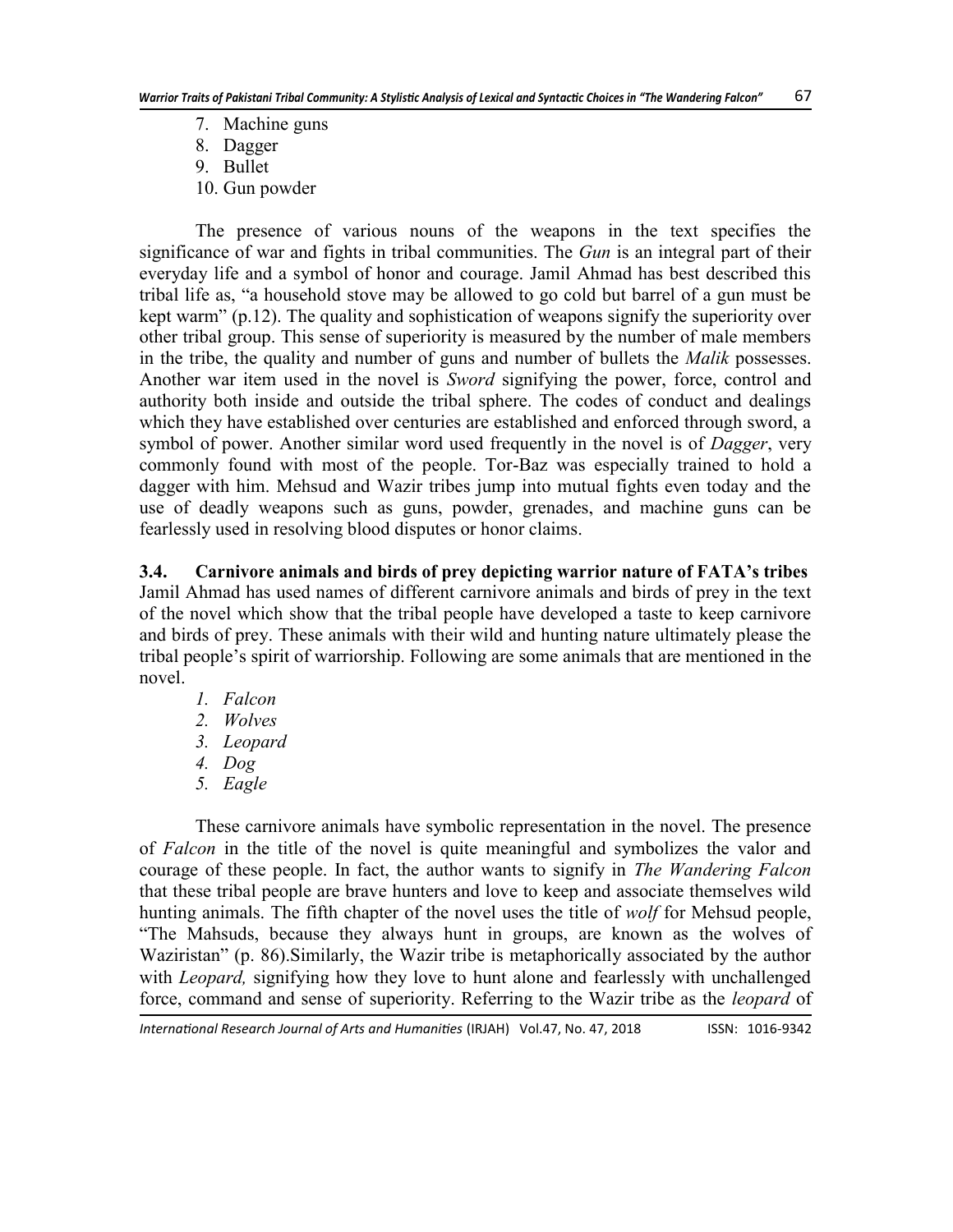the FATA, the author claims, "A Wazir hunts alone; he is known as the leopard to other men" (p.86).

Similarly, the author has referred to various wild hunting birds to signify the warrior spirit of tribal people. The bird *Eagle*, being famous for its sharp sight, attacking speed and high elevation of flight while hunting its prey, represents the warrior trait of tribal people. Another title of *Tor-Baz*, the prominent character in the novel, symbolizes the black falcon that wanders among the different tribal people and cleverly collects the useful information.

Table 1 below presents a list of words with their frequency, used in the novel text to represent the theme of warriorship. These example words are related with wars and fights directly or indirectly and it can be easily understood how these words constitute their everyday discourse and design their lifestyle.

| Word         | Frequency | Word         | Frequency | Word           | Frequency |
|--------------|-----------|--------------|-----------|----------------|-----------|
| Gun          | 17        | Wanted       | 10        | Turban         | 21        |
| Sword        | 09        | Screamed     | 21        | Power          | 10        |
| Dagger       | 06        | Sinned       | 11        | Alone          | 11        |
| Stone        | 37        | Wolves       | 07        | <b>Bravely</b> | 06        |
| Grenades     | 06        | Leopard      | 09        | Completely     | 06        |
| Woolen cord  | 06        | Dog          | 11        | Ghairat        | 24        |
| Terror       | 19        | Eagle        | 08        | Dominated      | 11        |
| Cruel        | 17        | Falcon       | 07        | Severity       | 06        |
| Killed       | 26        | Sardar karim | 04        | Furiously      | 28        |
| Frightened   | 04        | Ghairatgul   | 08        | Proud          | 16        |
| Demolished   | 05        | Sher-Beg     | 05        | Tribes         | 38        |
| Avenged      | 06        | Malik        | 09        | Conquered      | 07        |
| Bloodshed    | 08        | Jangu khan   | 06        | Violated       | 09        |
| Tension      | 07        | Afzal khan   | 06        | Fired          | 17        |
| Fearful      | 16        | Chief        | 10        | Terrible       | 20        |
| Crushed      | 24        | General      | 09        | Hostage        | 11        |
| <b>Black</b> | 05        | Sardar       | 20        | Kidnapped      | 10        |

**Table 1:** *Summary of lexical representation of theme of warriorship*

### **3.5. Grammatical representation of theme of warriorship**

This analysis of the novel has found at numerous places how various types of sentences represent the warrior traits of tribal people. The author of the novel has chosen perfectly the syntactic patterns which explain the situation related to the idea of warriorship. For instance, the text has frequent examples of imperative sentences highlighting control and command and the conditional sentences reflecting one condition over other. Similarly,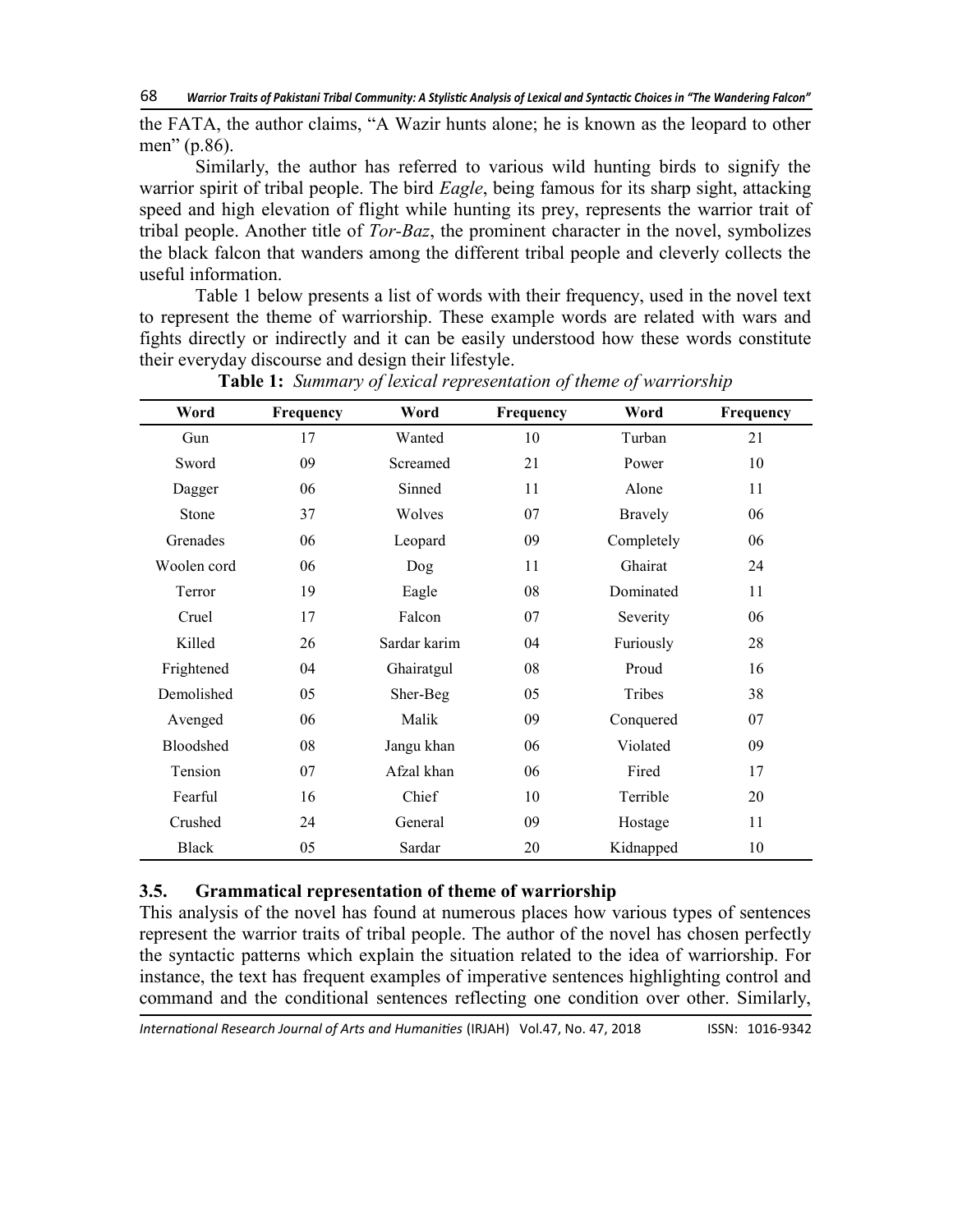the warrior traits of these nomadic people have been signified through the use of appropriate noun and verb phrases. For instance the noun phrase *tribal war* alludes to the simple dispute of the tribal people which once started, assumes the form of long lasting tribal conflicts. Likewise, another noun phrase, *black falcon*, signifies the warrior spirit of Wazir and Baloch tribes dwelling on the border of Pakistan, Iran and Afghanistan. *The hunting falcon*, another noun phrase, reflects how the author is representing the warrior nature of these hunting people. Upon asking the identification from Tor-Baz, he proudly declares, "Think of Tor Baz as your hunting falcon that should be enough" (p. 94). The title of the novel *The Wandering Falcon* is in it a noun phrase signifying the warrior spirit of the people of FATA. The verb phrases also, e.g., *shot it dead*, presents a revengeful picture of these people who never take mercy for their enemy; *avenged insult*, brings to the fore that revenge is taken not only for bodily or physical damages but for honor and respect also. That is the reason why Siahpad tribe builds high towers to bury the revenged body.

Below is the list of some selected verb phrases, noun phrases, conditional clauses that represent warrior traits of FATA's tribes. These phrases and clauses are related with wars and fights directly or indirectly and it can be easily understood how these words constitute their everyday discourse and design their lifestyle.

Grammatical representation of warriorship theme:

- 1. *We have been told to shoot, if necessary*
- *2. Frenzied grip*
- *3. Engraved rifle*
- *4. Rusty gun*
- *5. Thick woolen cords*
- *6. Savage looking*
- *7. The dead warrior*
- *8. Boiling with anger*
- *9. Don't make it difficult for us*
- *10. Turn back, move forward at your own risk*

*11. If you do, we will fire*

# **3.6. Figures of speech reflecting theme of warriorship**

The text of the novel presents numerous figures of speech signifying the idea of warriorship of FATA's tribal people. The most frequently used figurative items include metaphor, simile, hyperbole and symbolism. Simile is a figure of speech which links two dissimilar things that are often introduced by *like* or *as*. For instance, the story of kidnapping, "a wazir hunts alone, he is known as the leopard to other men" (p. 86). The simile "as the leopard" signifies the hunting spirit of Wazir tribes who love to hunt and wander like brave and fearless leopards. The simile of leopard is quite meaningful in the context of tribal people of Wazir community who are being presented as carnivore, fearless, commanding and ruling the other people ruthlessly. This illustrates how the war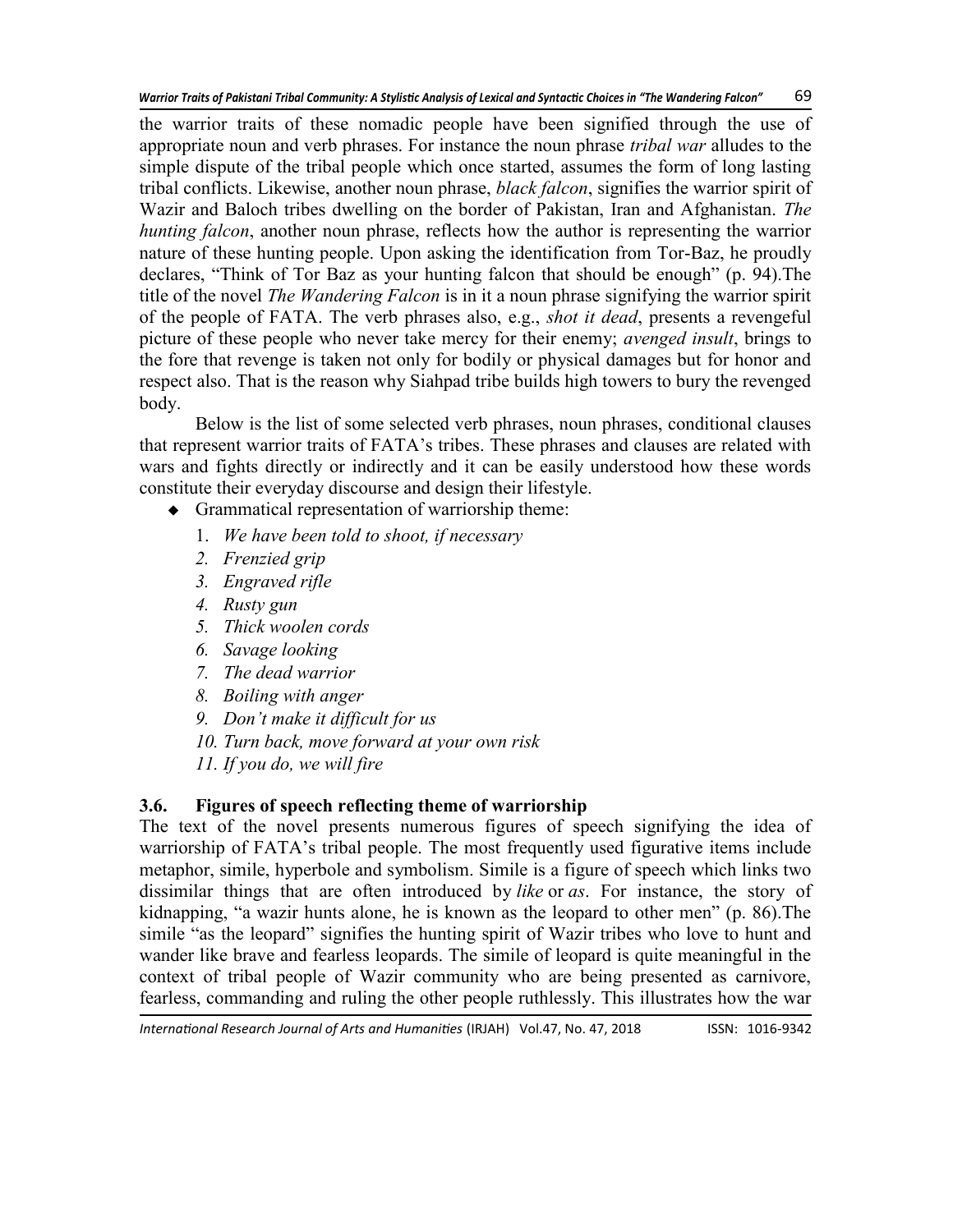and terror is reflected in their everyday life. This technique of using wild animal similes also grabs the curiosity of the readers who presume the tribal people are war lovers and ruthless fighters, void of delicate and soft emotions. Similarly, in the text, many wild animals have been referred to as being similar to warrior nature of tribal people, for instance, lion, leopard and wolf which strengthen the idea that they love to fight and hunt.

Using the figurative expression effectively, the author has frequently used the metaphors to make the text more powerful and authoritative, for instance, the story of "A Pound of Opium", the family names its newborn daughter *Sherakai* (the female cub), reflecting the idea that she would become a strong and brave girl. Different metaphoric representations have been depicted by the author in the text to signify the warrior nature of these tribes. The recurrent use of these symbolic features promotes the warrior nature of this area when they use guns as a sign of *Ghairat* and manhood. The text presents plenty of examples, some of which can be read below:

- 1. *Stone tower* signifying that the revenge has been taken
- 2. *Shalwar* a sign of maturity. (Revenge can be taken in this age)
- 3. *Wolf* signifying strength and power
- 4. *Leopard* signifying strength and power
- 5. *Falcon* a wild bird of prey

The apt use of various symbols in the text supports the idea of warrior nature of tribal people. When a boy wears *Shalwar* (local dress), he is considered a grown up and mature person now as he has passed from the transitional phase of childhood to adulthood and now revenge can be taken from him of any crime committed by his family or tribe. As understood by Pashtunwali, a boy is not a mature man till the time he starts wearing *Shalwar*. Following the consistent pattern in symbolizing, the author, for instance in the story of death of camels, has signified various carnivorous animals symbolically representing the tribal strength and power. The list of similes, metaphors and figures of speech signifying the warrior nature is given below of those tribes:

- *1. He slides down in small jerks like a broken doll*
- *2. A wazir hunts alone, he is known as the leopard to other men*
- *3. Think of Tor-Baz as your hunting falcon*
- *4. Naming your new born daughter Sherakai*
- *5. Tor-Baz the black falcon*
- *6. Our cause is right because we think it right*

# **4. Findings and Conclusion**

Stylistics offers a wide-ranging analysis to comprehend and interpret literature in an effective way and appreciate how the style of a particular text represents various textual themes which create a powerful impression on the reader's brain. *The Wandering Falcon,* comprising a systematic collection of short stories, very aptly makes a cultural representation of FATA's nomadic tribes signifying their spirit of warriorship and love of hunting, fighting and associating themselves with fierce animals. The author has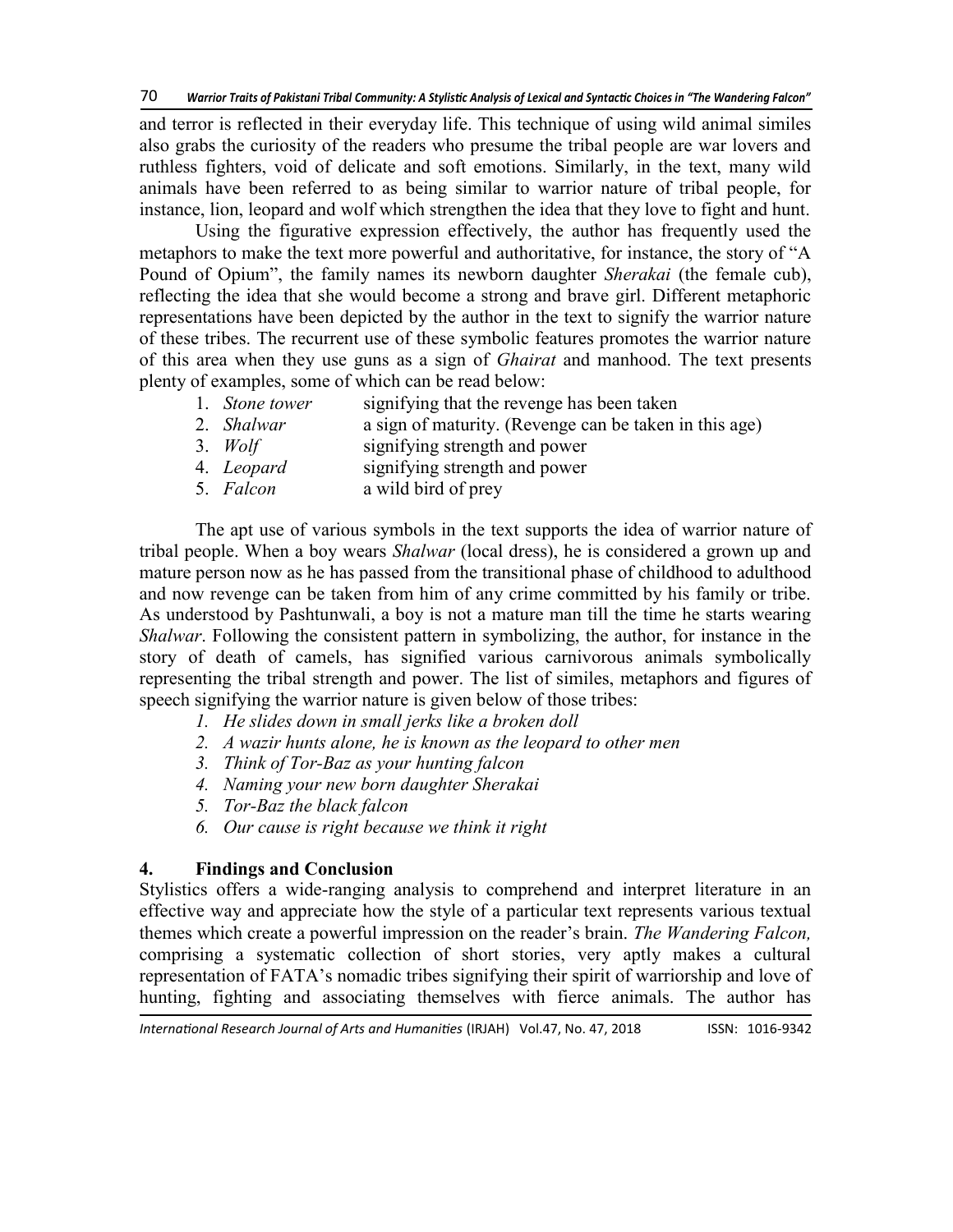abundantly used various stylistic features, namely lexical, syntactic and figures of speech signifying the warrior nature of tribal society of FATA region. The fundamental reasons around which the inter-tribal and intra-tribal conflicts and hostilities move are *Ghairat*  and tribal honor which never let them bow before any rival group. Revenge and uncompromising attitude are the strong characteristics of their tribal life which has been depicted in the novel through plentiful use of various kinds of war weapons. The novelist has selected specific style markers to make the readers understand the tribal life and their cultural values blended in the text. To show how meanings are constructed through interplay of different textual features, the text has employed stylistic techniques at lexical and syntactic level.

*The Wandering Falcon* written by Jamil Ahmad is a remarkable novel presenting the true picture of FATA's tribal life. The FATA's tribes have been presented as brave and warrior communities. Their entire life moves around valor and courage which they show in different tribal disputes. To live with guns and powder and to defeat the enemy tribes explains their entire lifestyle. The stylistic analysis of the novel reveals how numerous lexical, syntactic and figurative expressions carry the theme of bravery and warriorship. The author has aptly used the lexical and stylistic markers to depict the valor based tribal lifestyle which is truly reflected in their love of war, revenge and hunting. Based on the lexical and syntactic analysis of style, this study will help the researchers in the field of language and literature to better understand how authors use various stylistic devices to construct and establish various social and cultural meanings.